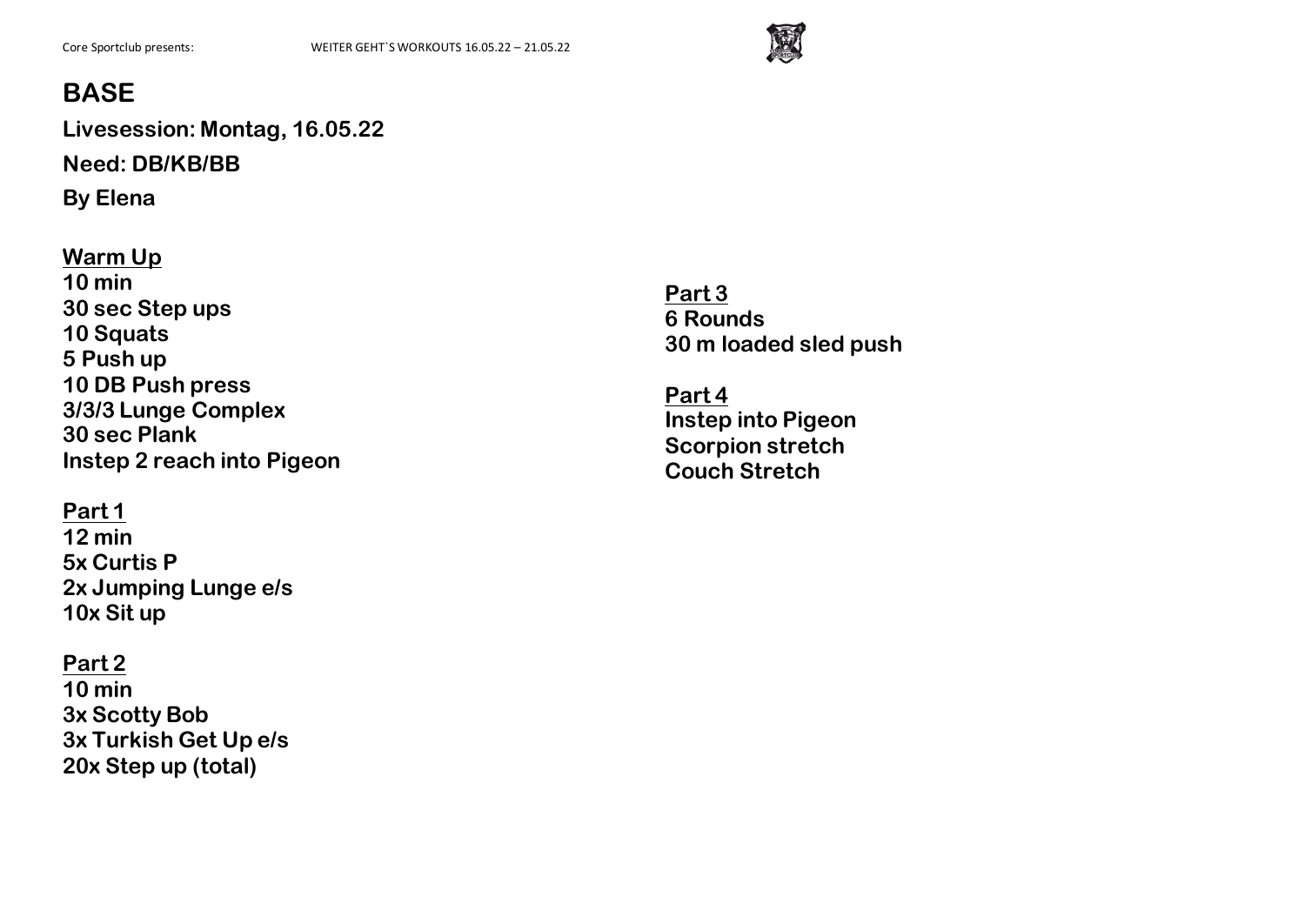

**Livesession: Dienstag, 17.05.2022 Need: DB, KB, SB By Ingo**

**Warm Up 10 min 8x Goblet Squat 8x Push up 8x Lunge (total) 8x Front Bridge roll over e/s 8x Sit up Instep + reach**

**PART 1 12 min 8x Back Squat HBD 8x DB Shoulder press 8x DB Butterfly 3er world stretch**

**Part 2 ca. 12 Min 2x 1-Arm racked KB Lunges e/s (FW or BW) + 2x Burpees No rest**

**Part 3 4 Rounds (8 min) 30 sec Bear Hold + Knee Tap 30 sec Toes 2 Sky 30 sec Front Bridge + Hip Twist 30 sec scissors (im Hollow hold mit den Beinen Scherenbewegung)**

**Part 4 Instep into Pigeon Cobra Scorpion**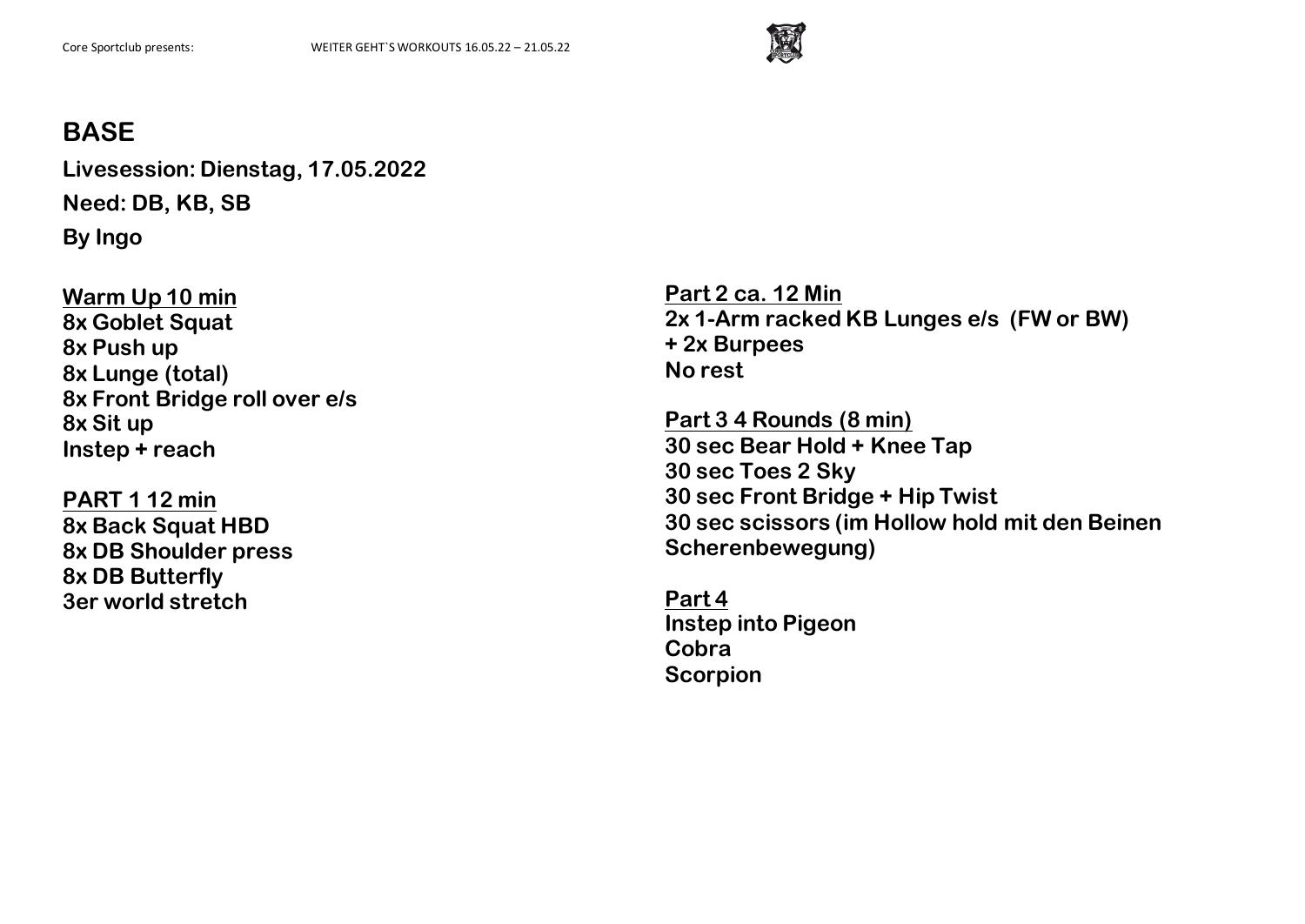

**Livesession: Mittwoch 18.05.22 Need: BB, DB, KB By Ingo Warm up 3 Runden 5x Lunge + Twist e/s 6x Scapular Push up 6x Table Rocks Hip Flexor Stretch Instep Strech Part 1 Assesment: 1min PU 1min Squat 1min Dips 1min Lunges 1min E0´s 1min Flutter Kicks**

**Note….**

**Part 2 16 min 3 Rds of 50% of reps Squat Dips (10 x Hipity Hopp) E0´s --------------------------**

**8x Jingle Jangle**

**Part 3 16 min. 3 Rds 50% of reps Push ups Lunges (5 x Kneeling Plate Halfmoon e/s) Flutter Kicks ----------------------------**

**8x Jingle Jangle**

#### **Part 4**

**10 min 6x Plank Crossover 6x Slaher to helo 40 s Front Bridge**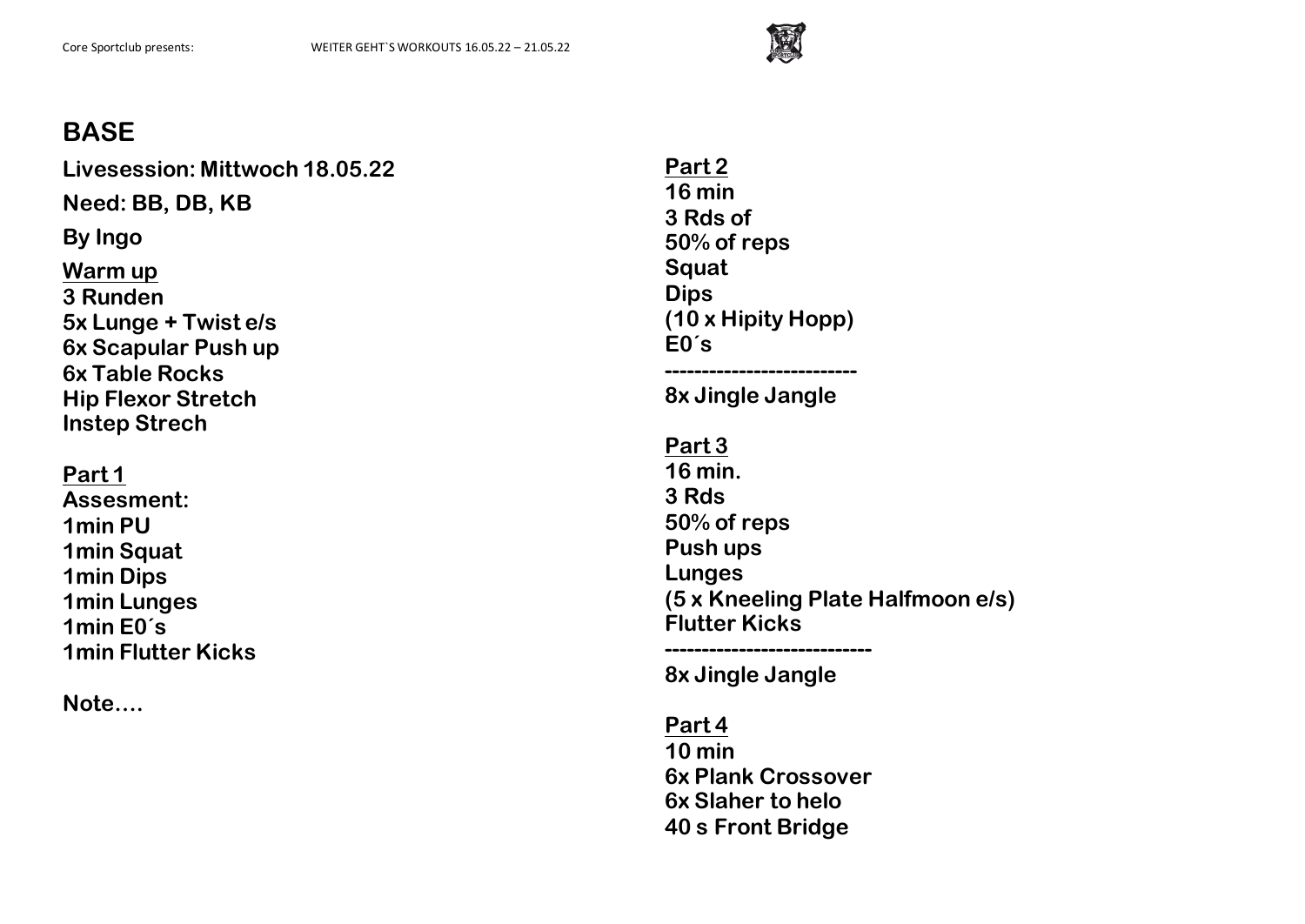

**Livesession: Donnerstag 19.05.22 Need: DB**

**By Ingo**

## **Warm Up 10 min 10x Squats 10x Push up 10x Lunge+Twist 10x Rocks Instep**

**Part 1 10 Min. 10x Front racked lunges e/s 10x Balanced Bench Row e/s Floor Slide**

**Part 2 Runter und wieder hoch 10x weight Step up 10x DB/KB Goblet Squats 10x Push up 10x Manmaker 10x Touch jump touch 20m SB All 4 drag 10x Renegade Row 10x Hippity Hopp 10x Dips 10x Slasher to helo e/s 10x Eo´s**

**Part 3 10x Flutterkicks e/s 10x Plank walk up e/s 10x Backextension 10x Y+T**

**Part 4 RT 10x Rocks Scorpion**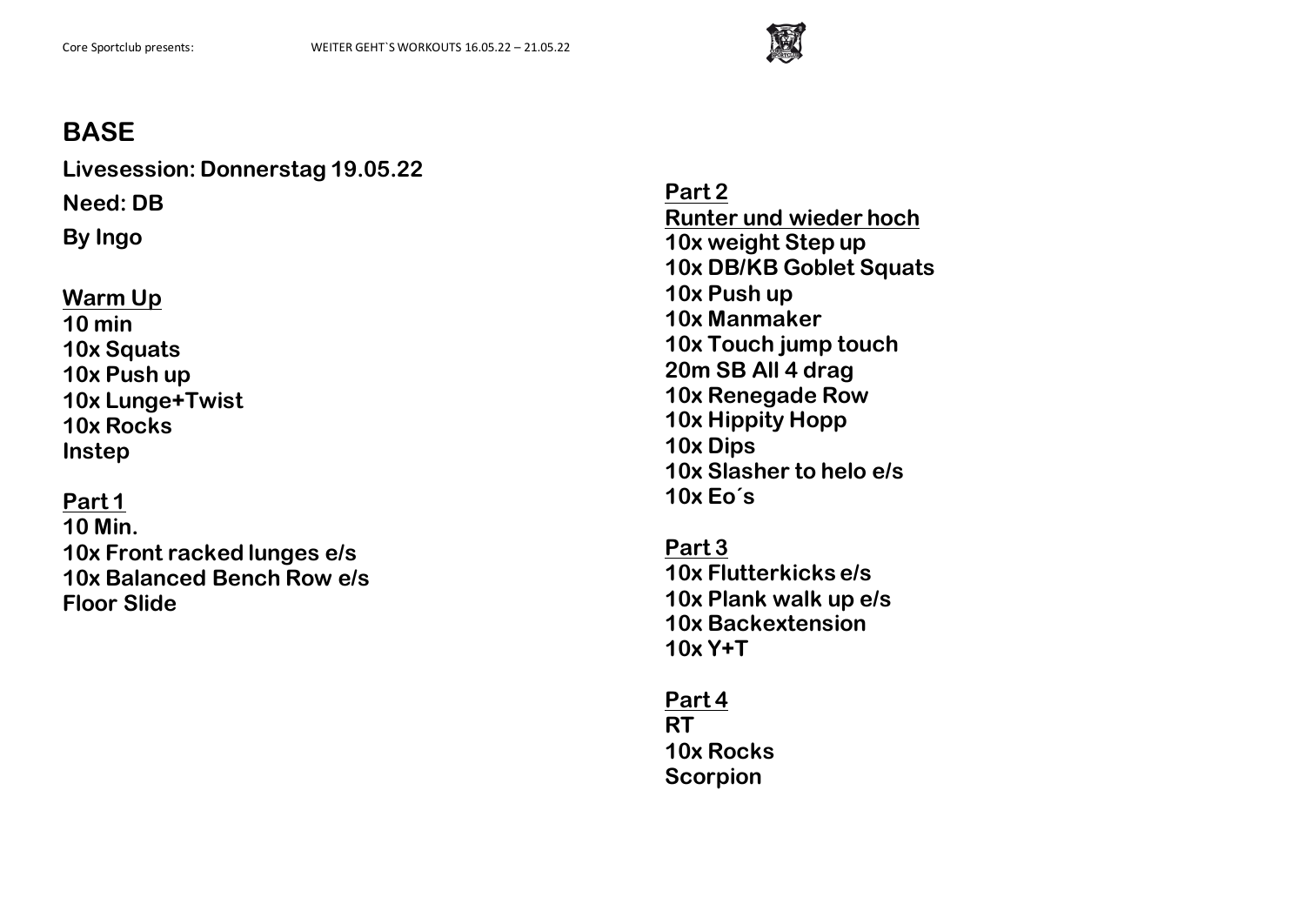

**Livesession: Freitag 20.05.22**

**Warm Up (8min.) 5 x Roll-over into V-Sit 5 x Pushups 5 x Lunge Complex 5 x Situps 5 x Y-T Shoulder Movement Instep & Reach**

**Part 1 (12 min) 12 x 1 ¼ KB Horn Biceps curl 6 x Half Kneeling KB Botton up Shoulder press e/s 8 x Push up into Crossover plank 6 x Body Saw Plank (Forwards + Backwards = 1 rep)**

**Part 2 (12 min) 8 x DB Bench Pull Over 10 x Banded Face Pulls 1 x BB Clean + 1 x BB Clean & Press + 1 x BB Clean & Push Press 8 x altern. KB Kneeling Hip to Halo**

**Part 3 (10 min) 4 x up & down explosive KB/DB Deadlift 6 x KB Gorilla Row e/s 8 x Russian Twist 60 sec. Lunges**

**Part 4(RT) 4 x Scorpion Stretch e/s 4x Mantis 4x Spiderman Stretch e/s**